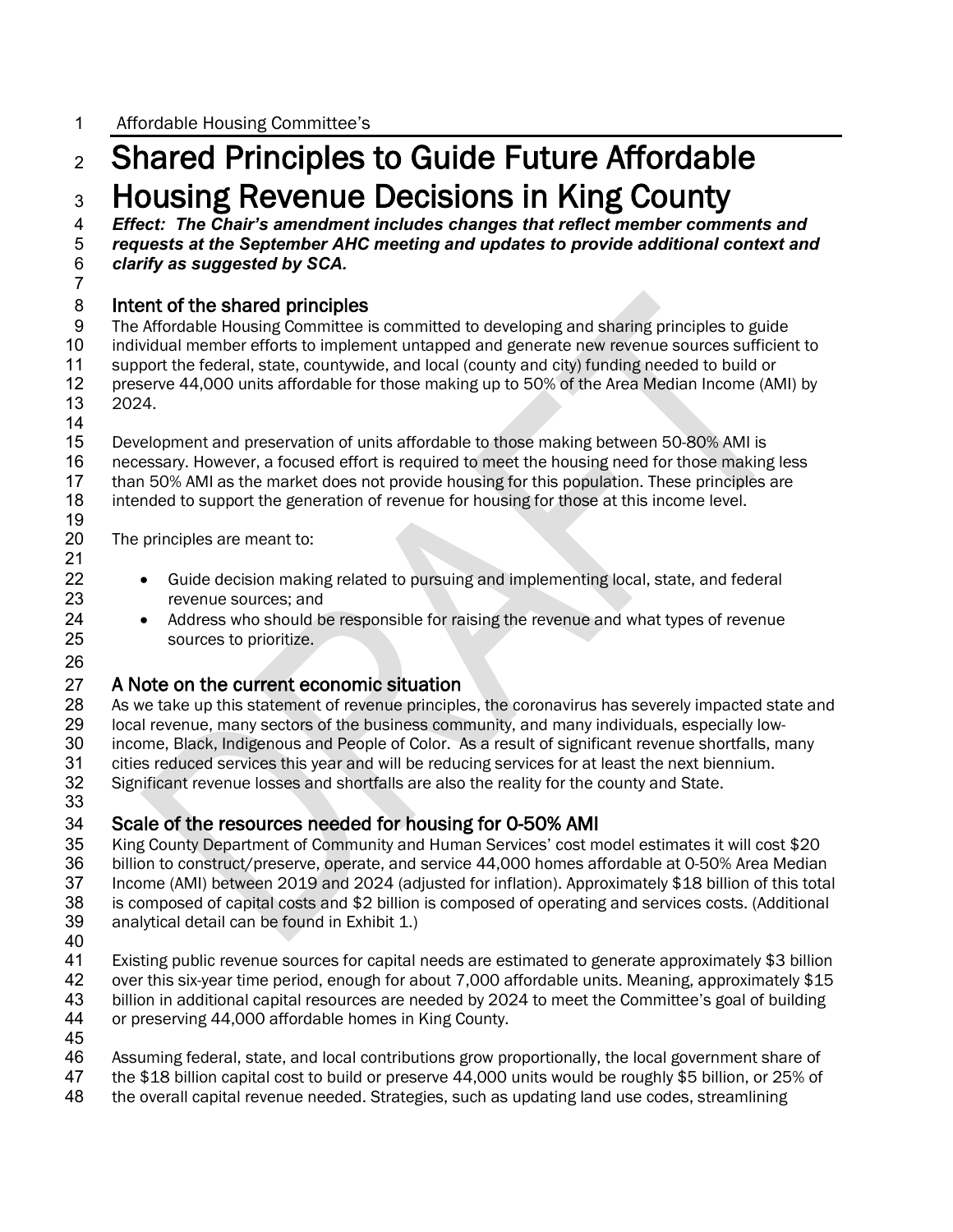- 49 permitting, and others could reduce the cost of building affordable housing and, therefore, reduce<br>50 the total revenue needed to meet the 44,000 unit goal. the total revenue needed to meet the 44,000 unit goal.
- 51

#### 52 Proposed shared principles

53

56

84

- 54 1. Government and other funders should aim to deploy existing and new revenue tools sufficient to<br>55 meet the need to build or preserve 44,000 units affordable at or below 50% AMI. meet the need to build or preserve 44,000 units affordable at or below 50% AMI.
- 57 2. Local governments should work to ensure that all levels of government are actively engaged in<br>58 addressing the challenge and maximizing opportunities to leverage funds, including all of the addressing the challenge and maximizing opportunities to leverage funds, including all of the 59 following:
- 60 a. The County and cities should implement all available revenue tools as swiftly as possible. 61 They should also secure and/or implement new revenue tools that do not<br>62 fisproportionate burden low-income households. This means maximizing to 62 disproportionate burden low-income households. This means maximizing the impact of 63 the authority already available while also ensuring that new revenue tools are the authority already available while also ensuring that new revenue tools are 64 progressive.
- 65 b. The State should increase existing funding sources and authorize new, progressive sources that do not place a disproportionate burden on low-income households, to the 67 greatest extent possible.
- 68 c. The Federal government should increase the amount of funding available at the local 69 level, including: stabilizing and increasing the Low Income Housing Tax Credit program, 70 Housing Choice Voucher Program (Section 8), and direct housing infrastructure 71 investments.<br>72 d. The County a
- d. The County and cities should implement strategies to support affordable housing 73 development and increase housing choices at all income levels. Appropriate strategies<br>74 finclude those that: preserve current affordable housing, incentivize the creation of include those that: preserve current affordable housing, incentivize the creation of 75 affordable housing, reduce the cost to build and operate affordable housing, increase the<br>76 supply of housing, and diversify housing options. supply of housing, and diversify housing options.
- 77 78 3. Government and other funders should partner with communities most disproportionately<br>79 monorted by the housing crisis, including extremely low-income households and Black. 79 impacted by the housing crisis, including extremely low-income households and Black,<br>80 Indigenous, and People of Color (BIPOC) communities to inform resource design and al 80 Indigenous, and People of Color (BIPOC) communities to inform resource design and allocation<br>81 decisions. These decisions should prioritize strategies that reduce and undo disproportionate 81 decisions. These decisions should prioritize strategies that reduce and undo disproportionate<br>82 harm to these communities consistent with Principle 8 recognizing that specific needs of these harm to these communities consistent with Principle 8 recognizing that specific needs of these 83 communities may vary based on location.
- 85 4. The business and philanthropic communities should play a significant and sustained role in 86 filling the resource gap and piloting new strategies. 87
- 88 5. Local, state, and federal governments and other private funders should be transparent about: 1)<br>89 how monev is spent: 2) the outcomes of spending, including by race: and 3) the remaining 89 how money is spent; 2) the outcomes of spending, including by race; and 3) the remaining<br>80 housing and funding gap. It is essential to keep the public and officials educated on the sta housing and funding gap. It is essential to keep the public and officials educated on the status of 91 need versus availability of affordable housing. 92
- 93 6. Local governments and the state should implement a variety of revenue sources that help build 94 overall resilience in revenue for affordable housing to mitigate the impact of fluctuations in the 95 economy. 96
- 97 7. When local jurisdictions and funders implement new revenue, they should collaborate regionally<br>98 and sub-regionally in the implementation and distribution of housing funding to achieve the and sub-regionally in the implementation and distribution of housing funding to achieve the 99 priorities identified within these principles.